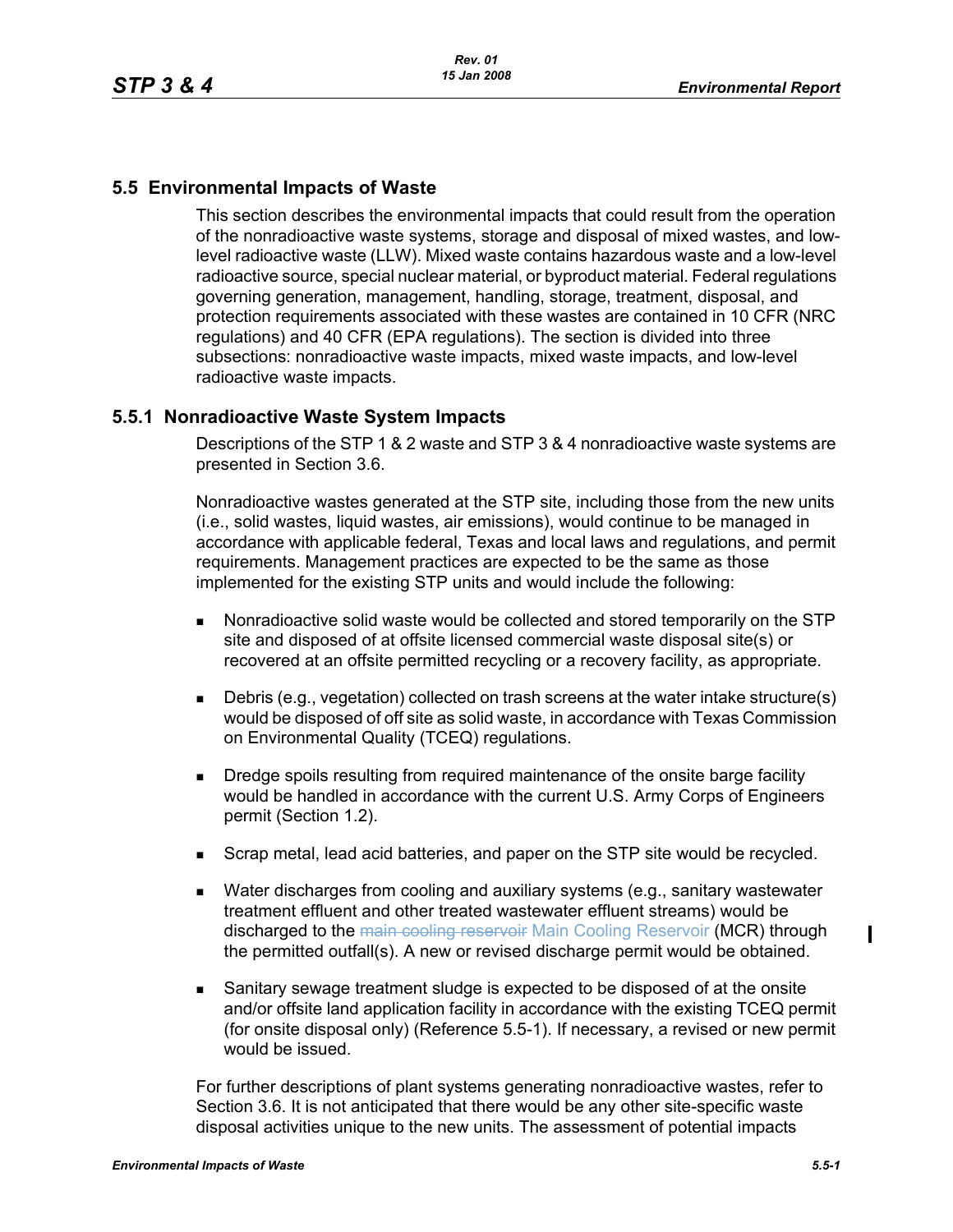resulting from the discharge of nonradioactive wastes is presented in the following subsections.

### **5.5.1.1 Impacts of Discharges to Water**

Nonradioactive waste water discharges to surface water would increase as a result of several aspects of STP 3 & 4 operation, such as additional cooling water system blowdown, permitted wastewater from the new units' auxiliary systems, and storm water runoff from new impervious surfaces. Table 3.6-1 lists possible water treatment chemicals that would be used for the new units, based on current usage for STP 1 & 2. As discussed in Section 3.6, sanitary and other waste water effluents discharge to the MCR though TCEQ permitted outfalls, subject to constituent permitted levels summarized in Table 3.6-2. Ambient or baseline water quality conditions are discussed in Section 2.3.3. There is one discharge outfall from the MCR (blowdown line) that releases water from the MCR to the Colorado River. Concentrations of constituents in MCR blowdown would be minimal or undetectable in the Colorado River. Smaller volume discharges associated with plant auxiliary systems would be discharged in accordance with the applicable TCEQ water quality standards. Therefore, potential impacts from constituents in the cooling water and plant auxiliary system discharges from the new units would be SMALL.

STPNOC will need to revise the existing Storm Water Pollution Prevention Plan (SWPPP), which prevents or minimizes the discharge of harmful quantities of pollutants with the storm water discharge, to reflect the addition of new paved areas and facilities and changes in drainage patterns. The impacts of the addition of impervious surfaces are expected to be negligible because Best Management Practices initiated through STPNOC's Stormwater Pollution Prevention Plan will be employed to control storm water runoff. Impacts from increases in volume or pollutants in the storm water discharge will be SMALL and will not warrant mitigation.

#### **5.5.1.1.1 Sanitary Waste**

Sanitary waste will be collected in an onsite sewage treatment plant, the design of which will meet the requirements of the Texas Pollutant Discharge Elimination System (TPDES) effluent standards, specifically a biochemical oxygen demand (BOD) of 20 mg/l (daily average)/45 mg/l (daily maximum), a minimum residual chlorine requirement of 1 mg/l after a 20-minute detention, and a total suspended solids (TSS) concentration of 20 mg/l (daily average)/45 mg/l (daily maximum) (Reference 5.5-2). The wastewater treatment generated sludge would be disposed of at onsite or offsite facilities. A revised or new permit would be submitted to TCEQ for any additional discharges, if necessary (Reference 5.5-2).

It should be noted that as discussed in Section 5.5.1.1, the MCR ultimately discharges to the Colorado River at one effluent discharge point. The large volume of water available for mixing contained in the MCR, and STP's adherence to effluent discharge limitations, will result in an insignificant buildup of BOD or other sewage constituents. Therefore, based on the TCEQ effluent limit standards and the dilution provided by MCR, potential impacts associated with increases in sanitary waste from the operation of the new units will be SMALL and will not warrant mitigation.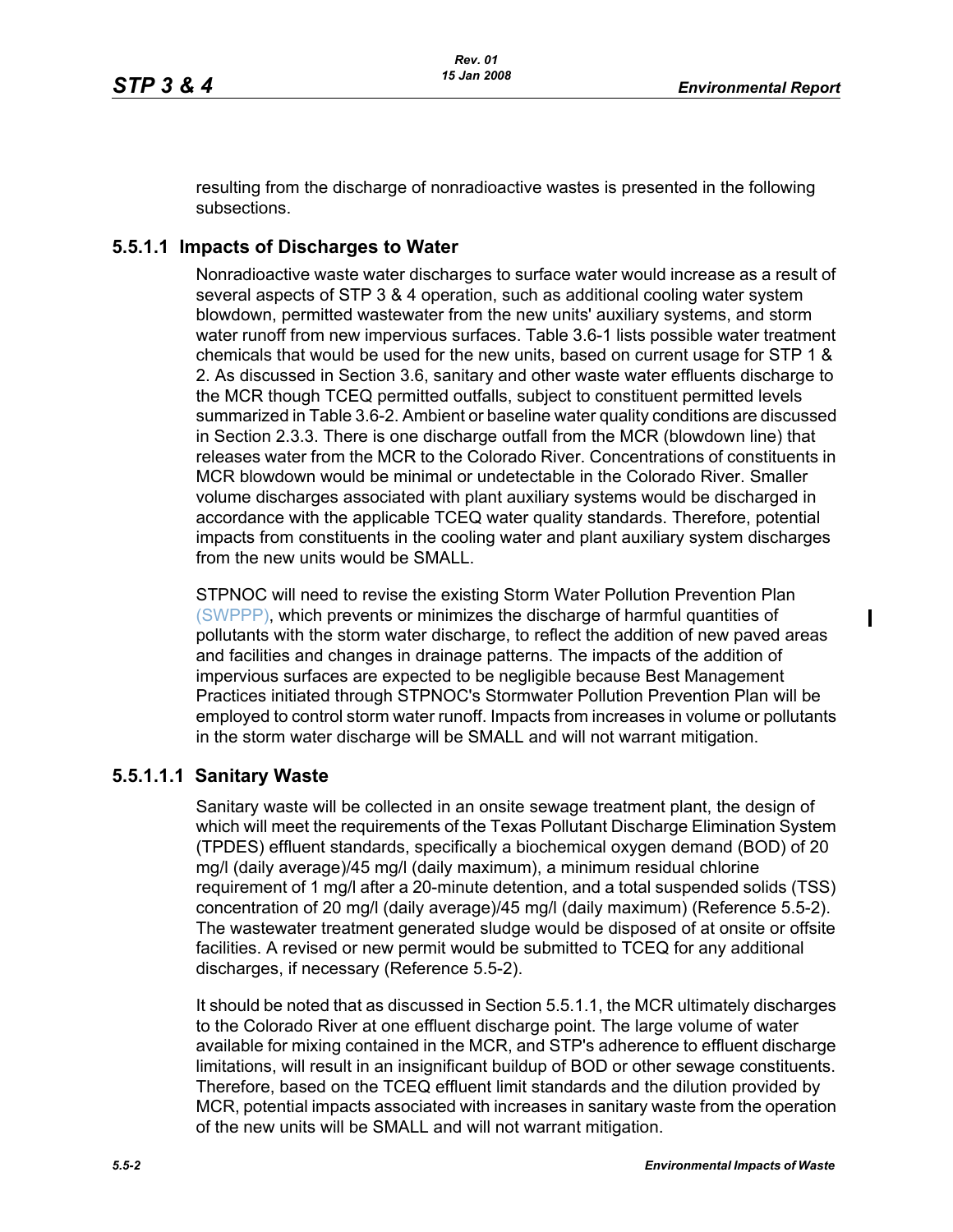# **5.5.1.2 Impacts of Discharges to Land**

Operation of the new units would result in an increase in the total volume of solid waste generated at the STP site. The types of solid waste generated were discussed in Section 3.6.3.5. However, it is anticipated there would be no fundamental change in the characteristics of these wastes or the way they are currently managed at STP 1 & 2. All applicable federal, Texas, and local requirements and standards would be met with regard to handling, transportation, and offsite land disposal of the solid waste at licensed facilities. Any waste disposed of onsite (e.g., sludge) would be in accordance with a revised or current TCEQ Permit (Reference 5.5-1). Current land application permit requirements address location of the land application area with respect to water supply (ground and surface) and other water conveyance structures (e.g., irrigation channels). The land application permit further addresses soil and water table requirements, both of which would be satisfied by STPNOC if a new or revised land application permit would be necessary. Restoration of the land application areas, if necessary, would follow applicable TCEQ guidelines.

Any necessary dredging activities, and the resulting stockpiling and/or disposal of the dredged material, would be addressed in a new/revised permit (i.e., U.S. Army Corps of Engineers permit) as discussed in Section 1.2.

STPNOC has recycling and waste minimization programs in place. Approximately 70% of all nonradioactive solid waste is recycled. Nonradioactive solid waste at STP 3 & 4 would be reused or recycled according to current STPNOC policies to the extent practicable. Solid wastes appropriate for recycling or recovery (e.g., used oil, antifreeze, scrap metal, paper) would be managed through the use of approved and appropriately licensed contractors. Nonradioactive solid waste destined for offsite land disposal would be disposed of at approved and licensed offsite commercial waste disposal site(s). Therefore, potential impacts from land disposal of nonradioactive solid wastes, including onsite sludge, would be SMALL and will not warrant mitigation.

### **5.5.1.3 Impacts of Discharges to Air**

Operation of the new units would increase small amounts of gaseous emissions to the air, primarily from equipment associated with plant auxiliary systems (e.g., diesel engines, combustion turbines, diesel-driven fire pumps). These emissions are intermittent since they are associated with backup-type systems. Projected emissions from the diesel-fueled equipment are provided in Table 3.6-3. Cooling tower impacts on terrestrial ecosystems are addressed in Section 5.3.3.2.

Air emission sources associated with the new units will be managed in accordance with federal, Texas, and local air quality control laws and regulations. Several requirements for air permits (permits by rule) have been issued to STPNOC by TCEQ. For example, a permit by rule authorization has been issued to STPNOC for backup and emergency equipment (Reference 5.5-3). Based on the amount of potential air emissions, and the intermittent nature of the potential emissions, impacts to air quality would be SMALL and will not warrant mitigation.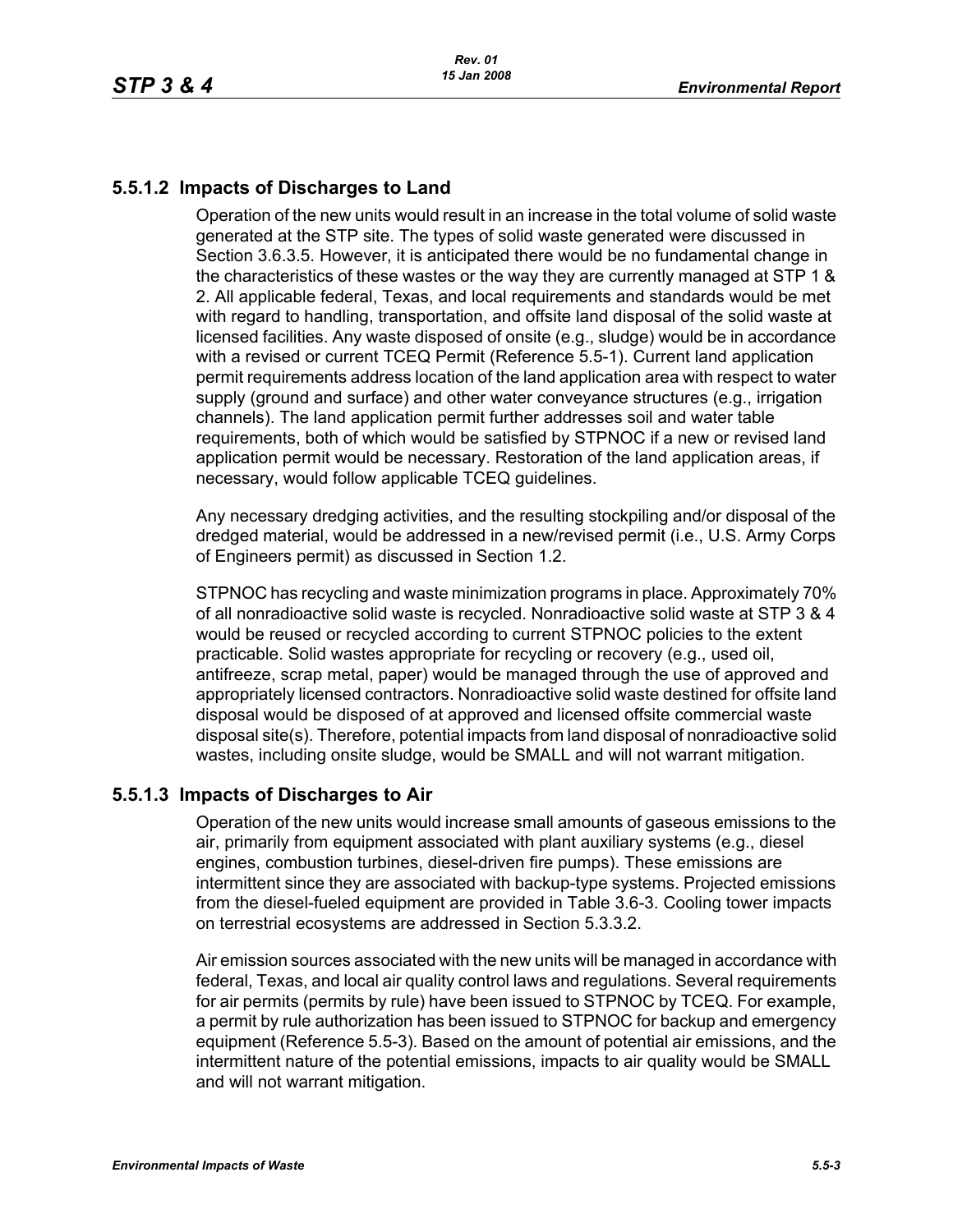# **5.5.2 Mixed Waste Impacts**

The term ''mixed waste'' refers specifically to waste that is regulated as both radioactive waste and hazardous waste. Radioactive materials at nuclear power plants are regulated by the NRC under the Atomic Energy Act (AEA 1954). Hazardous wastes are regulated by the state of Texas, which is an EPA-authorized state (a state authorized by the EPA to regulate those portions of the federal act) under the Resource Conservation and Recovery Act of 1976 (RCRA) (Resource Conservation and Recovery Act of 1976).

Mixed waste generated on site is assessed based on the following laws and regulations. The radioactive component of mixed waste must satisfy the definition of Low Level Waste (LLW) in the Low-Level Radioactive Waste Policy Amendments Act (LLRWPAA) of 1985. The hazardous component must exhibit at least one of the hazardous waste characteristics identified in 40 CFR 261, Subpart C, or be listed as a hazardous waste under 40 CFR 261, Subpart D. Entities that generate, treat, store, or dispose of mixed wastes are subject to the requirements of the Atomic Energy Act, the Solid Waste Disposal Act of 1965, as amended by the RCRA in 1976, and the Hazardous and Solid Waste Amendments, which amended the RCRA in 1984. The federal agencies responsible for ensuring compliance with these statutes are the NRC and the EPA.

# **5.5.2.1 Plant Systems Producing Mixed Waste**

Mixed waste contains hazardous waste and a low-level radioactive source, special nuclear material, or byproduct material. A 1990 survey by the NRC identifies the following types of mixed low-level waste at reactor facilities (Reference 5.5-4):

- Waste oil from pumps and other equipment
- Chlorinated fluorocarbons (CFC) resulting from cleaning, refrigeration, degreasing, and decontamination activities
- Organic solvents, reagents, compounds, and associated materials such as rags and wipes
- Metals such as lead from shielding applications and chromium from solutions and acids
- Metal-contaminated organic sludge and other chemicals
- Aqueous corrosives consisting of organic and inorganic acids

Nuclear power plants are not large generators of mixed waste. Proper chemical handling techniques and pre-job planning ensures that only small quantities of mixed waste will be generated by STP 3 & 4. The specific types and quantities of mixed waste that could be generated in new operating reactors are not available. However, each ABWR reactor Advanced Boiling Water Reactor (ABWR) is estimated by GE to generate a maximum of approximately 474 m<sup>3</sup> per year (948 m<sup>3</sup> for two units - shipped) of solid LLW (Table 3.5-12). The two existing STP units generate approximately 530

Ι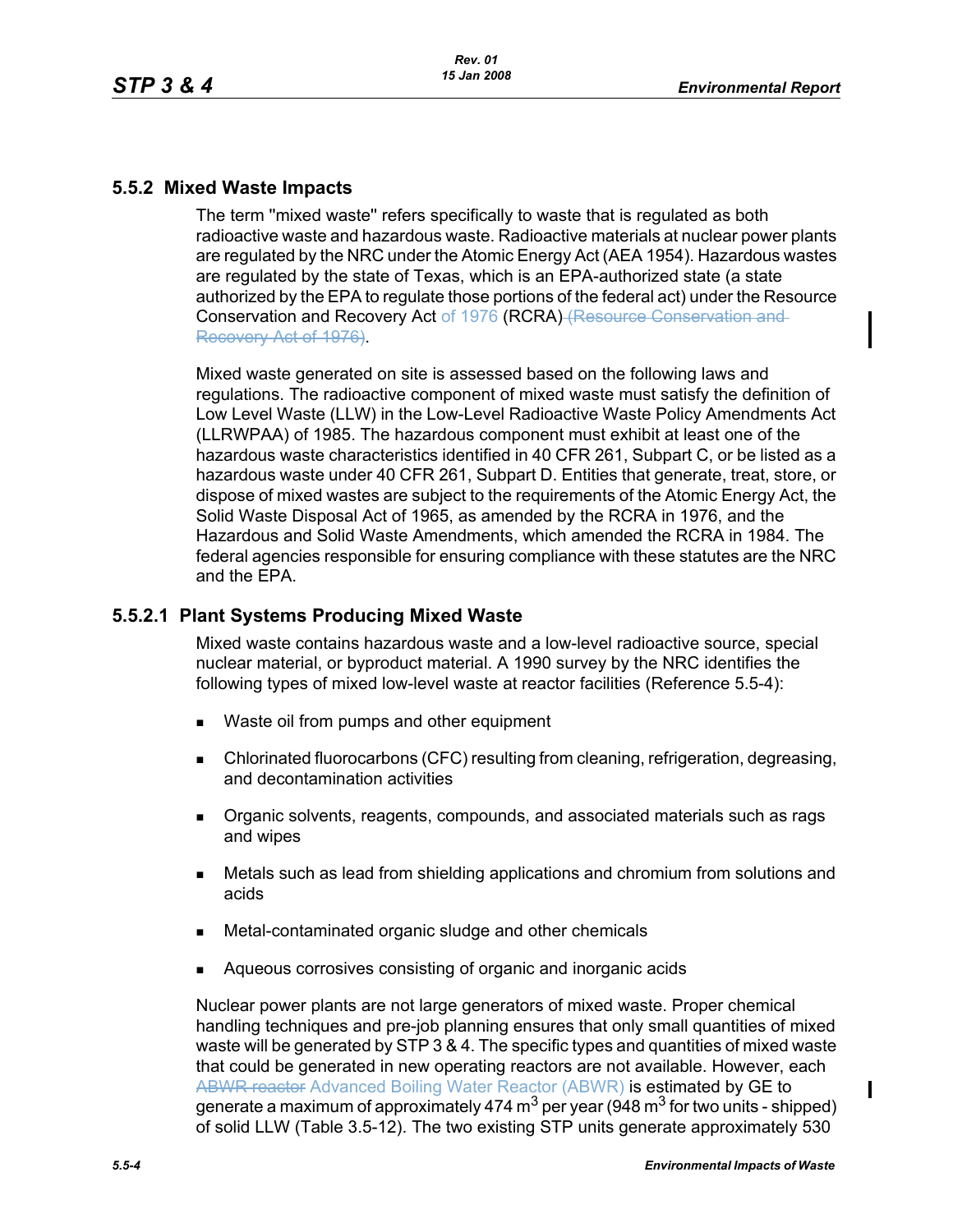$m<sup>3</sup>$  annually of LLW (Table 2.9-1). Each reactor is estimated to produce approximately 0.5  $\text{m}^3$ /year of mixed waste. However, the volume will more likely be zero, based on the current waste minimization practices used at the STP site which have resulted in no mixed waste generation over the past 5 years. STPNOC would manage mixed wastes generated at the new units in accordance with existing plant programs.

### **5.5.2.2 Mixed Waste Storage and Disposal Plans**

The volume of mixed waste could be reduced or eliminated by one or more of the following treatments before disposal: decay, stabilization, neutralization, filtration, or chemical or thermal destruction by an offsite vendor.

Some small quantities of mixed waste, if generated, would be temporarily stored on site due to the lack of treatment options or disposal sites, if necessary. For this reason, impacts resulting from occupational exposure to chemical hazards and radiological doses could be higher than otherwise expected. Occupational chemical and radiological exposures could occur during the testing of mixed wastes to determine if the constituents are chemically hazardous. In those cases, appropriate hazardous chemical control and radiological control measures would be applied.

#### **5.5.2.3 Environmental Impacts**

If mixed wastes are generated, minimal environmental impacts would result from storage or shipment of the mixed wastes. In the event of a mixed waste spill, emergency operating procedures (EOPs) would be implemented to limit any onsite impacts, in accordance with the STPEGS Integrated Spill Contingency Plan, which will be updated to reflect STP 3 & 4. In the event of a spill, properly trained emergency response personnel would maintain a current facility inventory on the types of waste, volumes, locations, hazards, control measures, and precautionary measures to be taken.

Generation and temporary storage of mixed waste can expose workers to hazards associated with the chemical component(s) of the mixed waste matrix from potential leaks and spills. STPNOC will implement appropriate procedures, if it becomes necessary to store mixed wastes, temporarily, on the site. These procedures could include proper labeling of containers, installation of fire detection and suppression equipment (if required), use of fences and locked gates, availability of emergency shower and eyewash facilities, posting of hazard signs, and regular inspections.

The existing emergency procedures will limit any onsite impacts. The impacts from the treatment, storage and disposal of mixed wastes generated by the new units will be SMALL and will not warrant mitigation.

Offsite shipment, treatment, and disposal options depend on the hazard levels and radiological characteristics of the mixed waste. Because personnel performing packaging and shipping could be exposed to radiation from the mixed waste, appropriate controls would be implemented to ensure that ALARA goals are not exceeded. EPA mandates that waste storage containers in temporary storage be inspected weekly and certain aboveground portions of hazardous waste storage tanks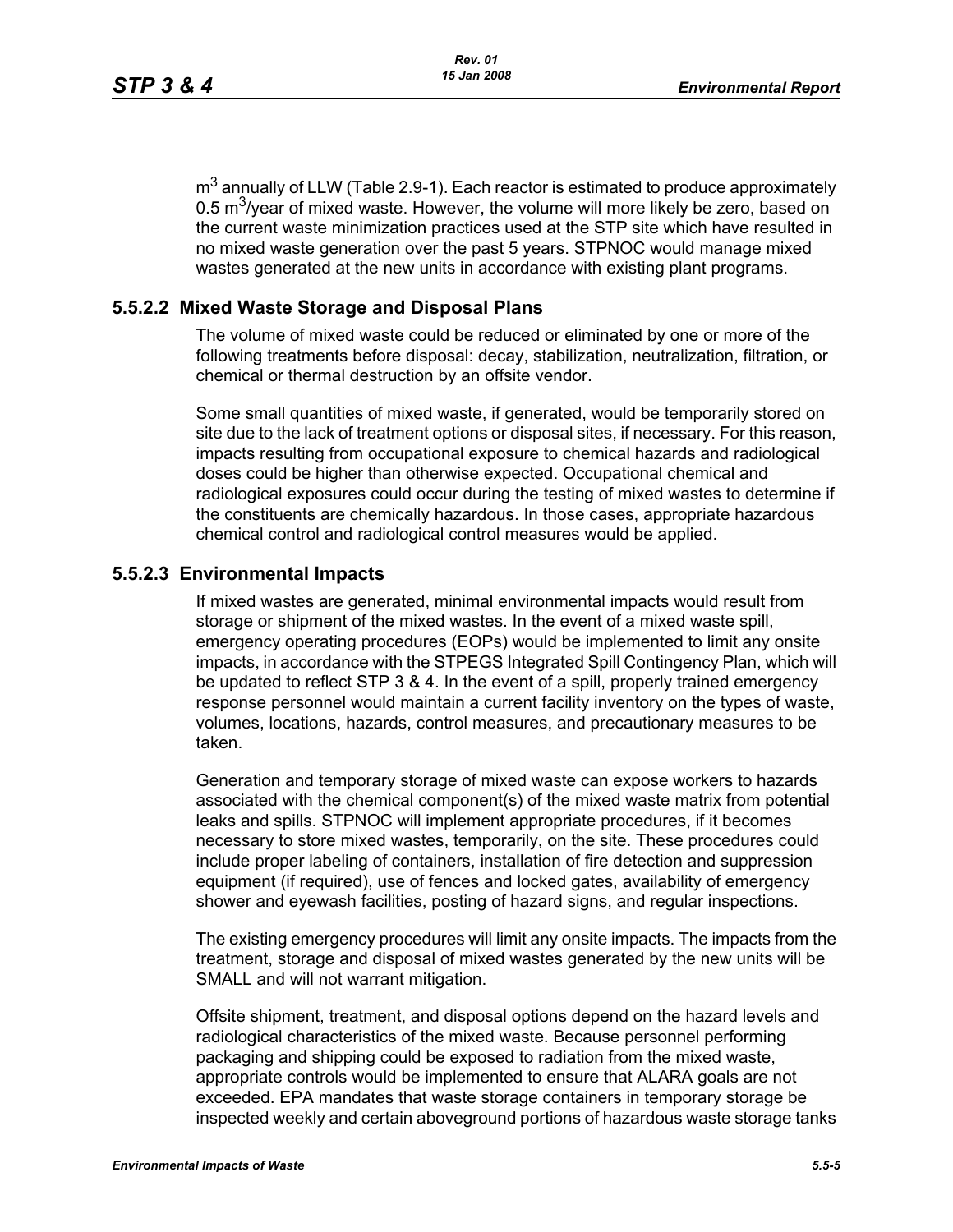be inspected daily. The purpose of these inspections is to detect leakage from, or deterioration of containers (40 CFR 264). Waste inspection methods could include direct visual monitoring or remote monitoring for detecting leakage or deterioration. In addition, measures would be provided to promptly locate, segregate, and manage the leaking containers to mitigate the effects of mixed waste hazards.

STP 1 & 2 has not produced any mixed wastes for several years, and it is anticipated that little to no mixed waste would be produced at STP 3 & 4. Any impacts from the treatment, storage, and disposal of mixed wastes generated by STP 3 & 4 will be SMALL and will not warrant mitigation beyond what has been described in the previous paragraphs.

### **5.5.2.4 Waste Minimization Plan**

Primary importance would be placed on source reduction efforts to prevent pollution and to eliminate or reduce the generation of hazardous waste. Reducing the quantity, toxicity, or mobility of the hazardous waste before accumulation or disposal would be considered when prevention or recycling is not possible or practical. The existing STP site waste minimization plan currently in use at the site would be updated to apply to the new units.

### **5.5.3 Radioactive Waste (Low Level)**

GE estimates that two ABWRs will generate approximately 948 m3 of LLW annually, as described in Section 3.5.4. Onsite temporary storage facilities for LLW will be designed to minimize personnel exposures from waste waiting shipment. STPNOC will conform to NRC and EPA requirements and guidelines which ensure that LLW is temporarily stored in facilities that are designed and operated properly and that public health and safety and the environment are adequately protected. These requirements and guidelines include the following:

- The amount and activity of material allowed in a storage facility and the shielding used also should be controlled by the dose rate criteria for both the occupational exposures at the site boundary and any adjacent offsite areas. Direct radiation and effluent limits are restricted by 10 CFR Part 20 and 40 CFR Part 190. The exposure limits given in 10 CFR 20.1301 apply to unrestricted areas.
- Containers and their waste forms should be compatible to prevent significant corrosion within the container. After a period of storage, the subsequent transportation and disposal should not cause a container breach.
- Gases generated from organic materials in waste packages should be evaluated periodically with respect to container breach. After a period of storage, the subsequent transportation and disposal should not cause a container breach.
- **High-activity resins should not be stored more than one year unless they are in** containers with special vents.
- A program of at least quarterly visual inspection should be established, as necessary.